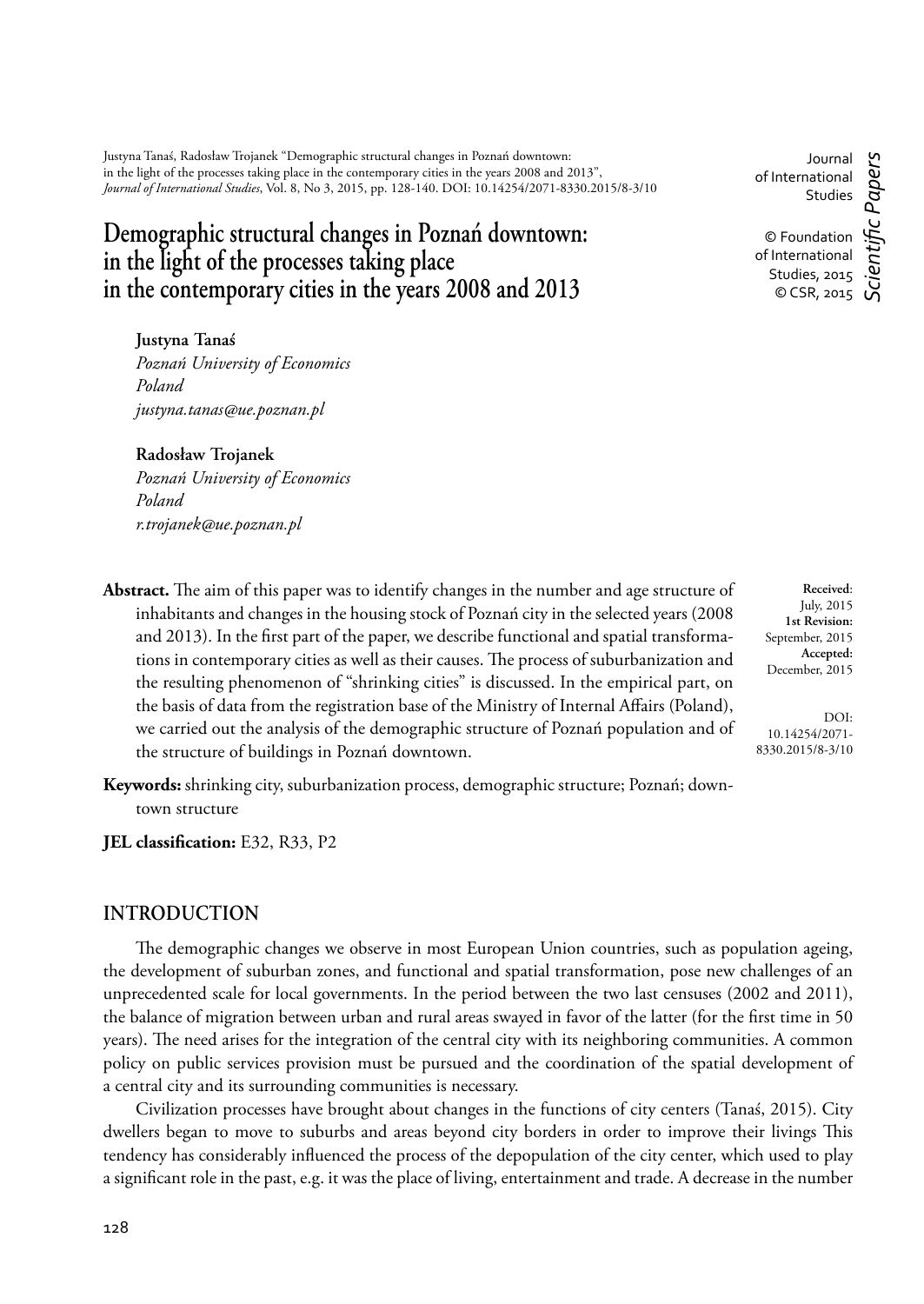of inhabitants was determined by various factors (of endogenous and systemic character) and has a number of multi-criteria implications. It may be analyzed on the macroscale and locally angle. The ongoing processes of social and spatial transformations under the conditions of a decrease in the size of population (referred to as shrink smart) do not always bear negative consequences. They may also create opportunities for positive changes, such as living standards improvement due to, for example, reduced population density per unit of residential area, lower burden on the environment or better transport situation. Having in mind the aim of this paper, we shall focus on a single selected aspect of the ongoing socio-economic transformations in the center of Poznań, namely, we will discuss changes in the number and age structure of the inhabitants of Poznań in the selected period as well as changes in its housing stock.

### **THE CONCEPT OF SUBURBANIZATION AND THE INDICATIONS OF THIS PROCESS**

The existing body of literature provides numerous definitions of suburbanization (Berg van den and others 1982; Klaassen 1988; Zagożdżon 1988; Champion 2001; Zuziak 2005). In spatial dimension suburbanisation means dynamic development and increase of intensity of the use of peripheral areas of the cities and their suburban zones where the example is so called urban sprawl. The phenomenon is visible mainly in changes in the use of the land and intensification of external areas development compared to cities, especially along the outgoing roads (Parysek 2008, 2009).

Suburbanisation phenomenon may be treated in various ways, as: urbanisation of suburban zone, population and businesses migration to the suburban zone, agglomeration development stage where we can observe faster increase of population in external zones than in the central city (and in advanced stage there is a decrease in the number of the central city population or as an urban sprawl, i.e. spontaneous, uncontrolled urbanisation of the suburban zone (Parysek 2009; Trojanek, 2010).

Suburbanisation process is connected with a number of consequences, both for communities in the suburban zone and for the central city. The consequences may be analysed in three areas:

- spatial (changes in the use of the land, analysis of transformation of the area used in e.g.: land use intensity level, directions of the land use, number of land use forms, the size of greenery and recreational areas, pushing agricultural structure to peripheral areas.
- economic (e.g. increase/decrease of communities' income, services development, unemployment decrease, creation of new job places in communities, new investment, overload of technical infrastructure),
- social (e.g. de-population of city centres, improvement of living conditions, difficulties with social assimilation between local and incoming population, intensity of social contacts, anonymity).

From the point of view of social phenomena, suburbanisation is not a favourable phenomenon. In many aspects it is, however, favourable both for some people (inhabitants of suburban zone), and for businesses (investors).

The process of suburbanization and demographic changes are some of the causes of the shrinkage of cities. The phenomenon of shrinking cities manifests itself in many forms and structures, both in the spatial and time approach (Hasse 2013). The shrinkage of cities is the process of depopulation, which results in a decrease of the attractiveness of a city as a place for life and development, and in the lack of jobs. We observe a negative birth rate and migration in pursuit for better earnings and improved living conditions. The shrinkage of cities is not only a Polish phenomenon, but it is well known in the whole world (Szajewska 2013). The term "shrinking city" was first used by scholars in 1987. Sociologists Hartmut Häußermann and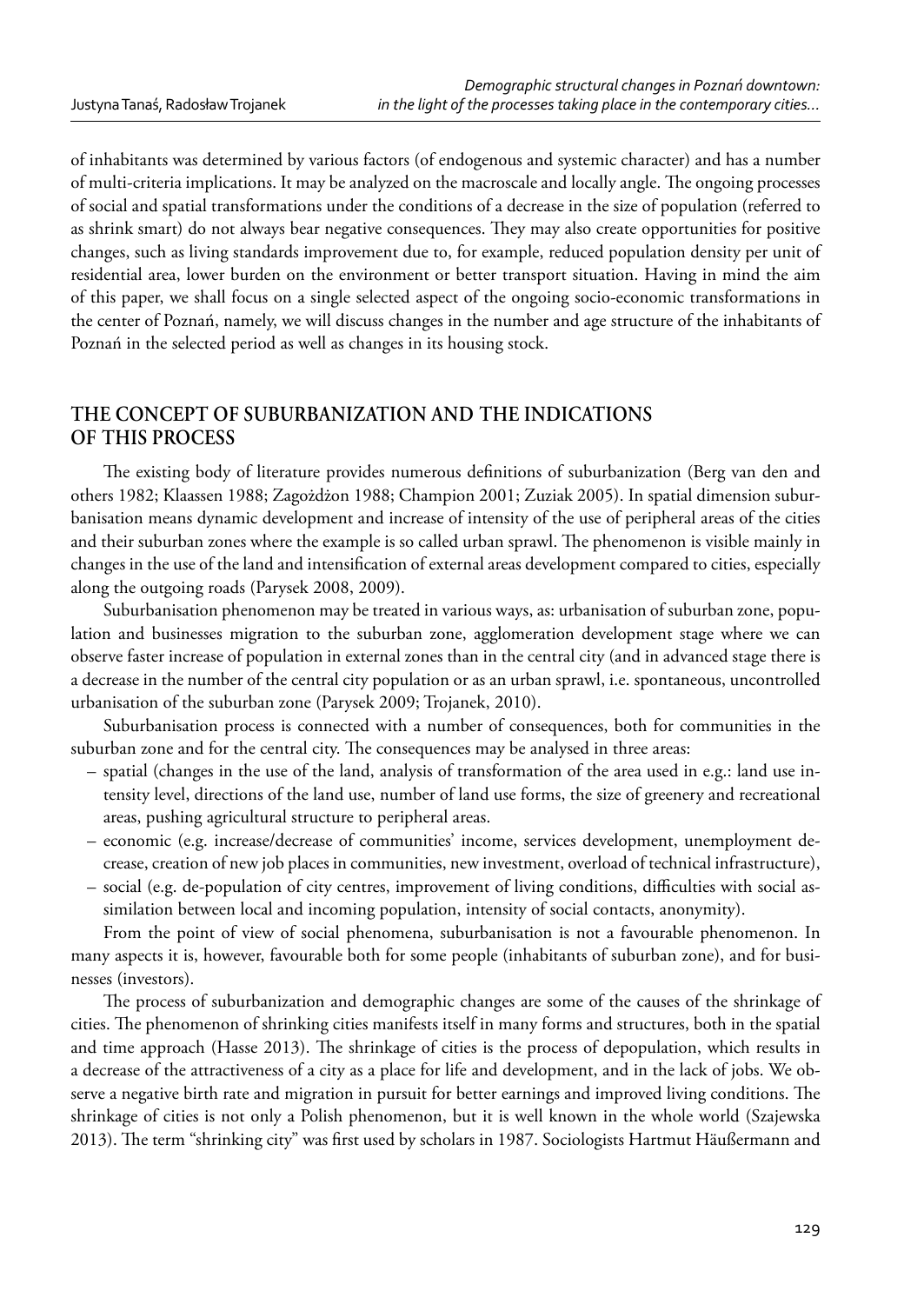Walter Siebel first applied the expression "shrinking city" (schrumpfende Stadt) in their book titled "Neue Urbanität". Since then, a lot of definitions of the term – which describe the characteristic features, causes and effects of this phenomenon - have appeared in literature.

### **THE SCOPE OF THE STUDY**

A downtown is the most densely populated part of a city, offering the widest choice of facilities. It provides a variety of public services and has a mixture of residential and public utility buildings. The most characteristic part of a downtown is the city center, which constitutes the core of its spatial structure.

The downtown of Poznań (Śródmieście) is the area basically marked by the streets of the so-called  $2<sup>nd</sup>$ transport frame, consisting of:

- in the west S. Żeromskiego street, St. Przybyszewskiego street,
- in the south Hetmańska street,
- in the east the Warta river, Jana Pawła II street, Podwale street, A. Hlonda street,
- in the north Szelągowska street, Winogrady street, Pułaskiego street and the Poznań-Szczecin railway.



**Figure 1. Poznań downtown (Śródmieście) area**

The analysis of changes concerning the population of Śródmieście, including the age of its inhabitants, covered the years 2008 and 2013.

The data on which we based our deliberations come from the PESEL (Universal Electronic System for Registration of the Population) base. They have been prepared on the basis of data from the registration base of the Ministry of Internal Affairs. They include address points (buildings), in which inhabitants were registered in 2008 and 2013. This base differs from address points from the Register of Streets in Śródmieście (a register made available by the City Council of Poznań). This is partly because of the fact that the Register includes buildings of a function other than the residential one or buildings with no registered inhabitants.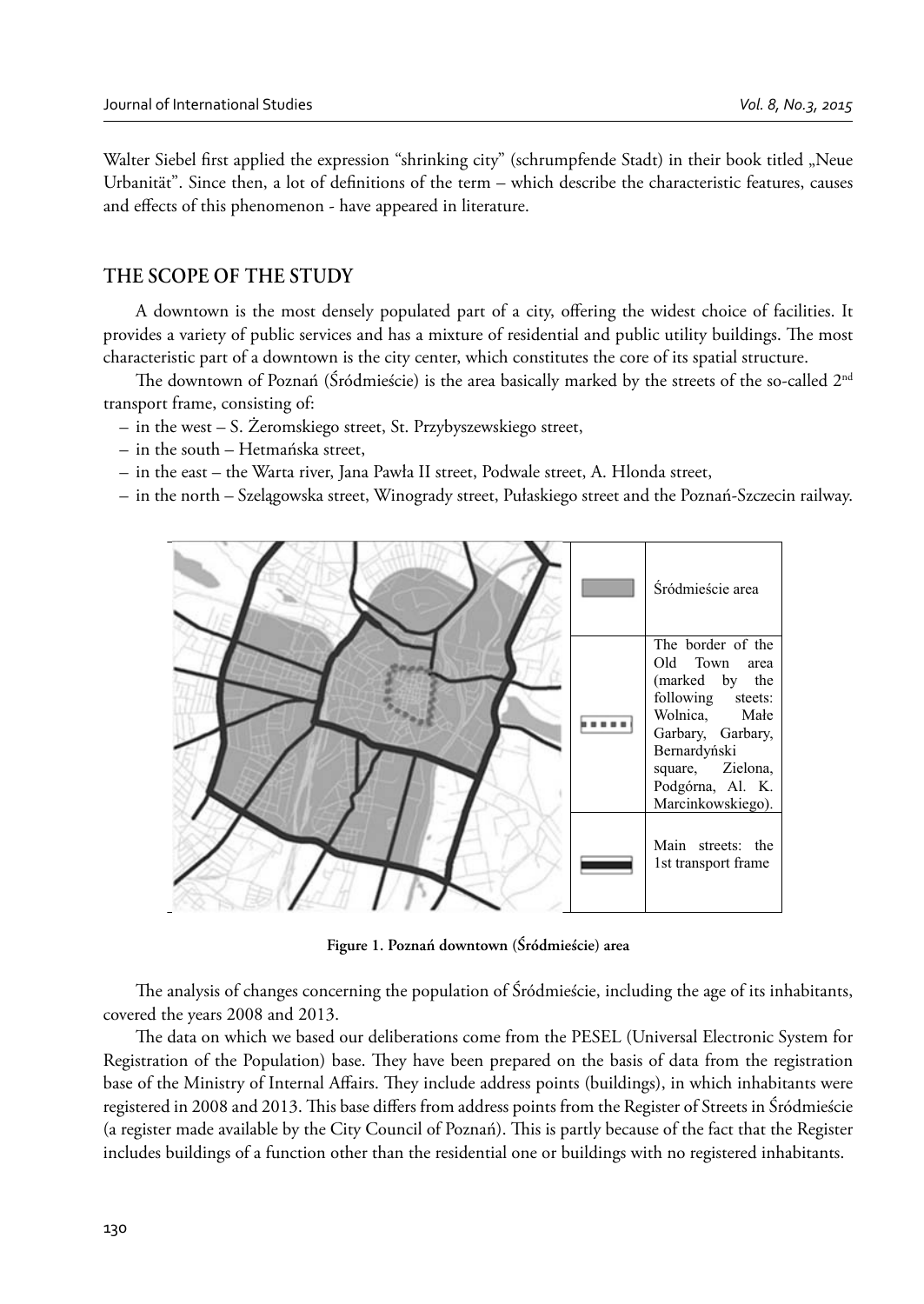The data were brought to comparability. Records concerning the number of households occurring only either in 2008 or in 2013 were removed from the data base. This means that, compared to the input base, the number of households in Śródmieście decreased by about 7,000, which accounted for approximately 14% of the overall number of households in Śródmieście as compared with 2008. Thus, the study encompassed 49,101 households in 2008 and 42,396 in 2013.

The study covered 137,208 inhabitants of Śródmieście in 2008 and 109,423 residents of this part of Poznań in 2013 (the study referred to households from the same buildings in Śródmieście).

# **THE DEMOGRAPHIC STRUCTURE OF THE INHABITANTS OF ŚRÓDMIEŚCIE IN 2008**

In 2008, 137,208 residents were registered in Śródmieście, which accounted for 25% of the total number of the inhabitants of Poznań. The age structure of the residents of Śródmieście has been shown in Figure 3.



Figure 2. The age structure of the residents of Śródmieście in 2008

Source: own calculation.

As Figure 2 shows, people in the age from 40 to 64 represented the most numerous group (32.2%) among the inhabitants of Śródmieście in 2008. The second largest group (almost 21%) included people between 25 and 39 years of age. In 2008, people under 17 and those over 65 years of age constituted groups of similar size, accounting for, respectively, 17.8% and 16.9% of the total. People in the age between 18 and 24 represented the least numerous group (11.4%).

Moreover, the age structure of the inhabitants of the district of Śródmieście shows that:

- the population in the pre-productive age (0-17 years of age) accounted for 17.8% of all the inhabitants of Śródmieście
- the population in the productive age (18 64 years of age) constituted the largest group, representing 65.4% of the total,
- people in the post-productive age (over 65 years of age) accounted for almost 16.9% of the population of Śródmieście.

This situation has been shown in Figure 3, which presents the distribution of particular age groups of the inhabitants of Śródmieście.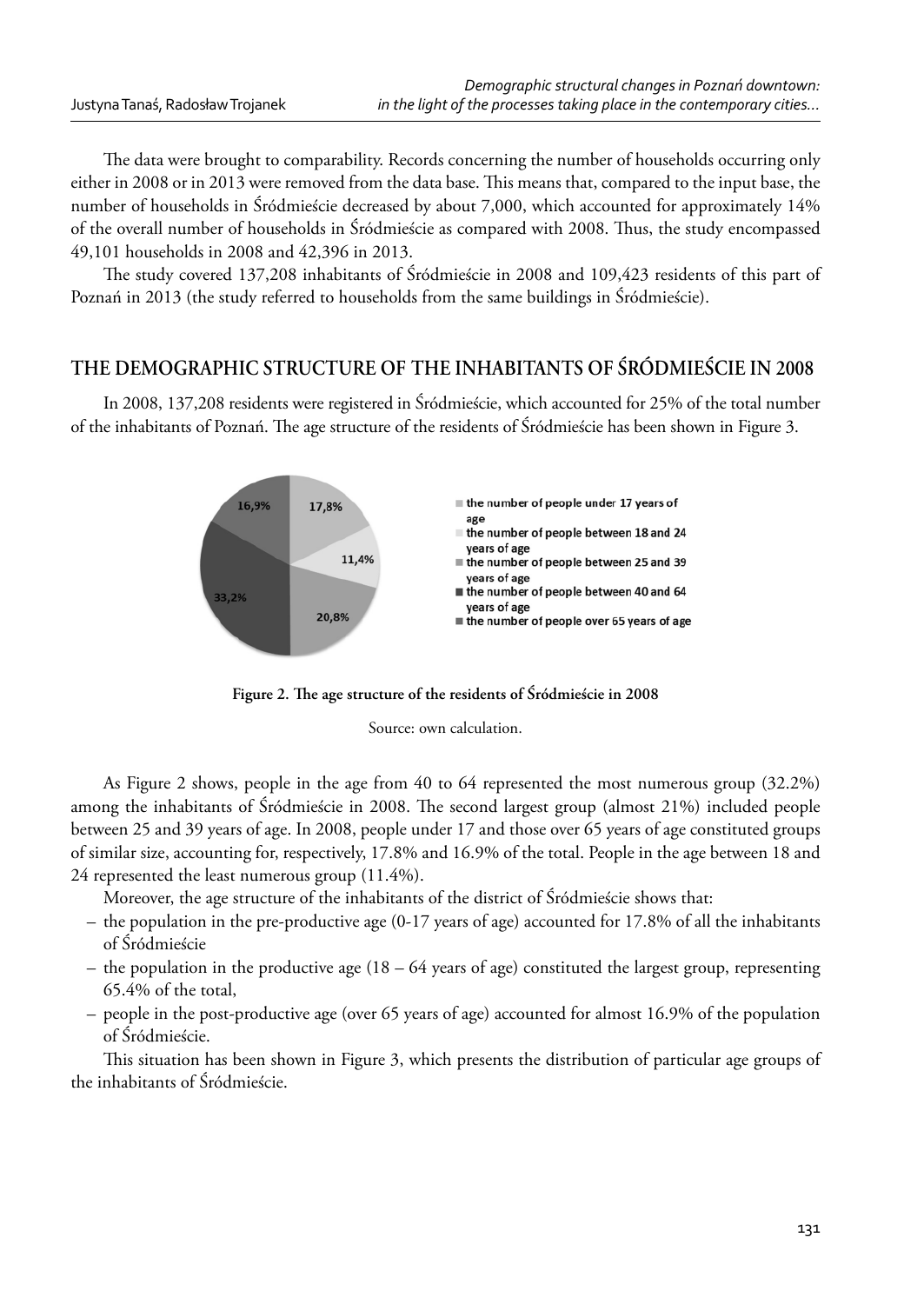

Figure 3. The distribution of age groups of the inhabitants of Śródmieście

Source: own calculation.

The next stage of the analysis allowed us to establish the structure of buildings located within the borders of Śródmieście. Figure 4 shows that the largest group of buildings, accounting for nearly a half of all buildings in the district of Śródmieście, included multi-family buildings with up to 10 households (46%). The second largest group included multi-family buildings with up to 20 households (30.3%), followed by single-family buildings (15.3%). Multi-family buildings with more than 20 households represented the smallest group (8.3%).



Figure 4. The structure of buildings located in Śródmieście in 2008

Source: own calculation.

The analysis of the structure of inhabitants registered in residential units in particular types of buildings shows that the number of people inhabiting (registered in) single-family buildings accounted for 2.5% of all people living in the district of Śródmieście in Poznań. 33% of the residents of Śródmieście inhabited multifamily buildings with up to 10 households, while 40% of the inhabitants of this district were registered in buildings with up to 20 households. Multi-family buildings with more than 20 residential units were inhabited by almost 25% of the population of Śródmieście. The situation is shown in Figure 5 below.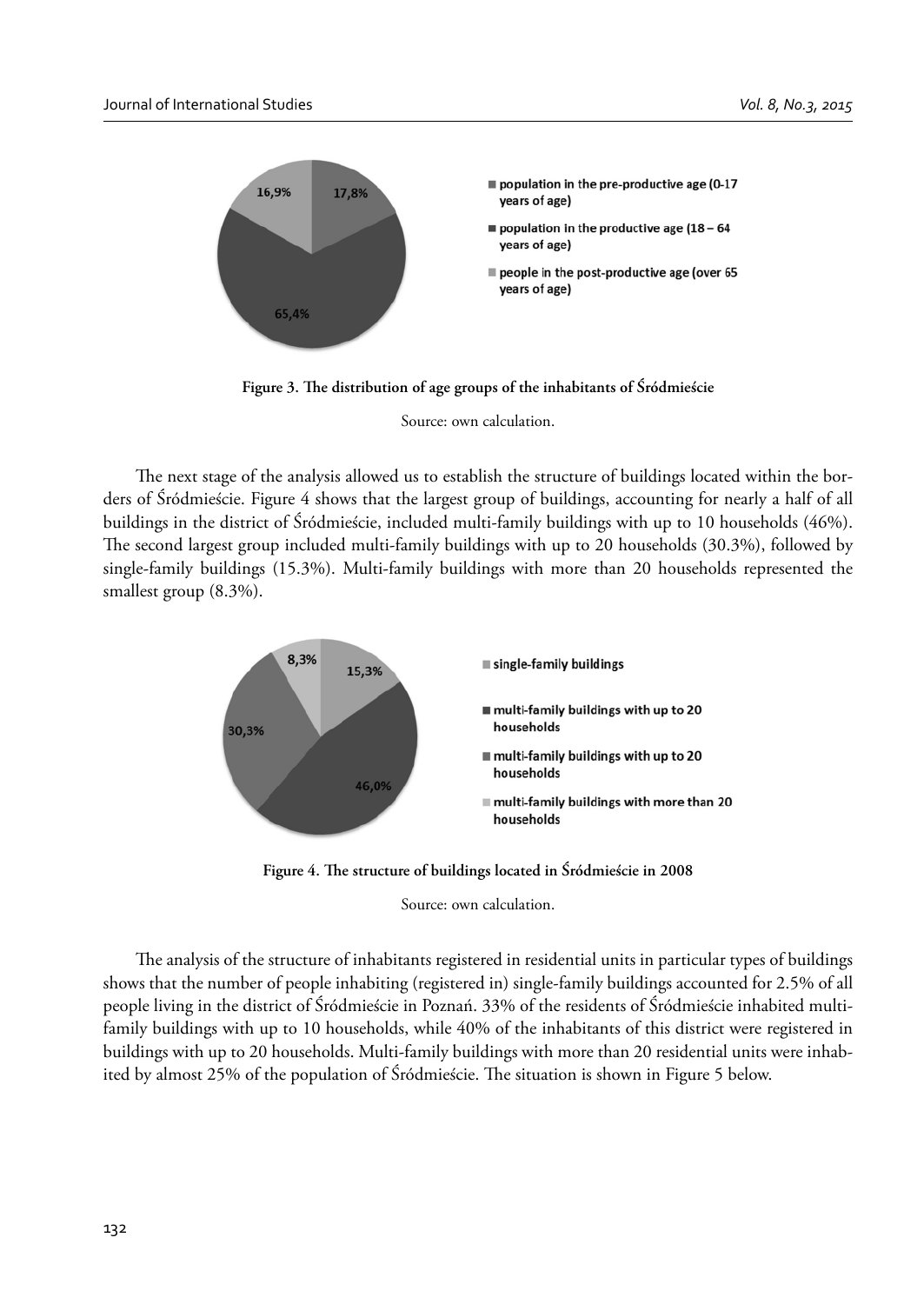

Figure 5. The percentage of population inhabiting particular types of buildings in 2008

Source: own calculation.

The analysis of the age structure of inhabitants registered in particular types of buildings shows that in 2008 people in the age group of 40-64 represented the most numerous group (34.9%) of residents of singlefamily houses. Other groups of inhabitants of this type of buildings in Śródmieście included people over 65  $(21.5%)$  and people between 25 and 39 years of age  $(21.1%)$ . The percentage of people under 17 years of age who inhabited single-family houses in 2008 was 12.8%, while in the case of inhabitants of between 18 and 24 years of age it was just below 10%. This situation is presented in Figure 6.



Figure 6. The age structure of the inhabitants of single-family buildings in 2008

Source: own calculation.

Figure 7 shows that among the inhabitants of multi-family buildings with up to 10 households, it was also people between 40 and 64 years of age that constituted the most numerous group (34%). People in the age of 25-39 represented the second largest group, accounting for slightly above 1/5 of the total number of all residents. The next groups of inhabitants of multi-family buildings with up to 10 households included people under 17 (18%) and those over 65 years of age (16%). People in the age between 18 and 24 constituted the smallest group (11.8%) of the inhabitants of this type of buildings in 2008.

The analysis of the age structure of inhabitants registered in particular types of buildings also shows that nearly 33% of the inhabitants of multi-family buildings with up to 20 households included people in the age group of 40 – 64. Just like it was in the case of multi-family buildings with up to 10 households, the second largest group of the residents of this type of buildings, representing above 20% of the total, included people in the age between 25 and 39. People under 17 and those over 65 years of age represented, respectively, 17.8%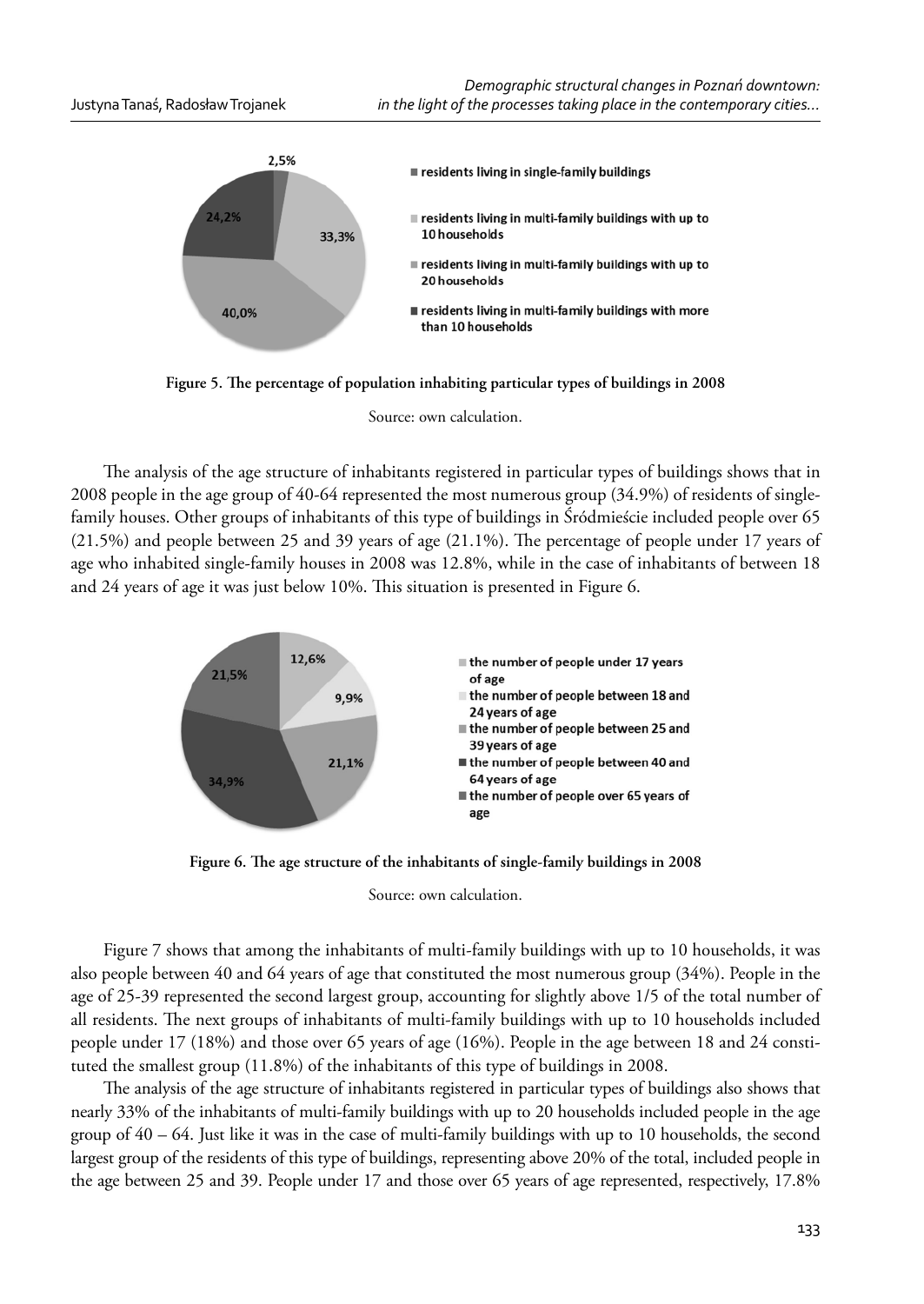and 17.7% of all inhabitants of multi-family buildings with up to 20 households. The least represented group among the residents of this type of buildings included people in the age between 18 and 24 (11.3%).



Figure 7. The age structure of the inhabitants of multi-family buildings with up to 10 households in 2008

Source: own calculation.



Figure 8. The age structure of the inhabitants of multi-family buildings with up to 20 households in 2008 Source: own calculation.

16,3% 18.0%  $\equiv$  the number of people under 17 years of age the number of people between 18 and 24 years of age 11,0%  $\blacksquare$  the number of people between 25 and 39 years of age 33.2% the number of people between 40 and 64 years of age 21,5%  $\blacksquare$  the number of people over 65 years of age

Figure 9. The age structure of the inhabitants of multi-family buildings with more than 20 households in 2008

Source: own calculation.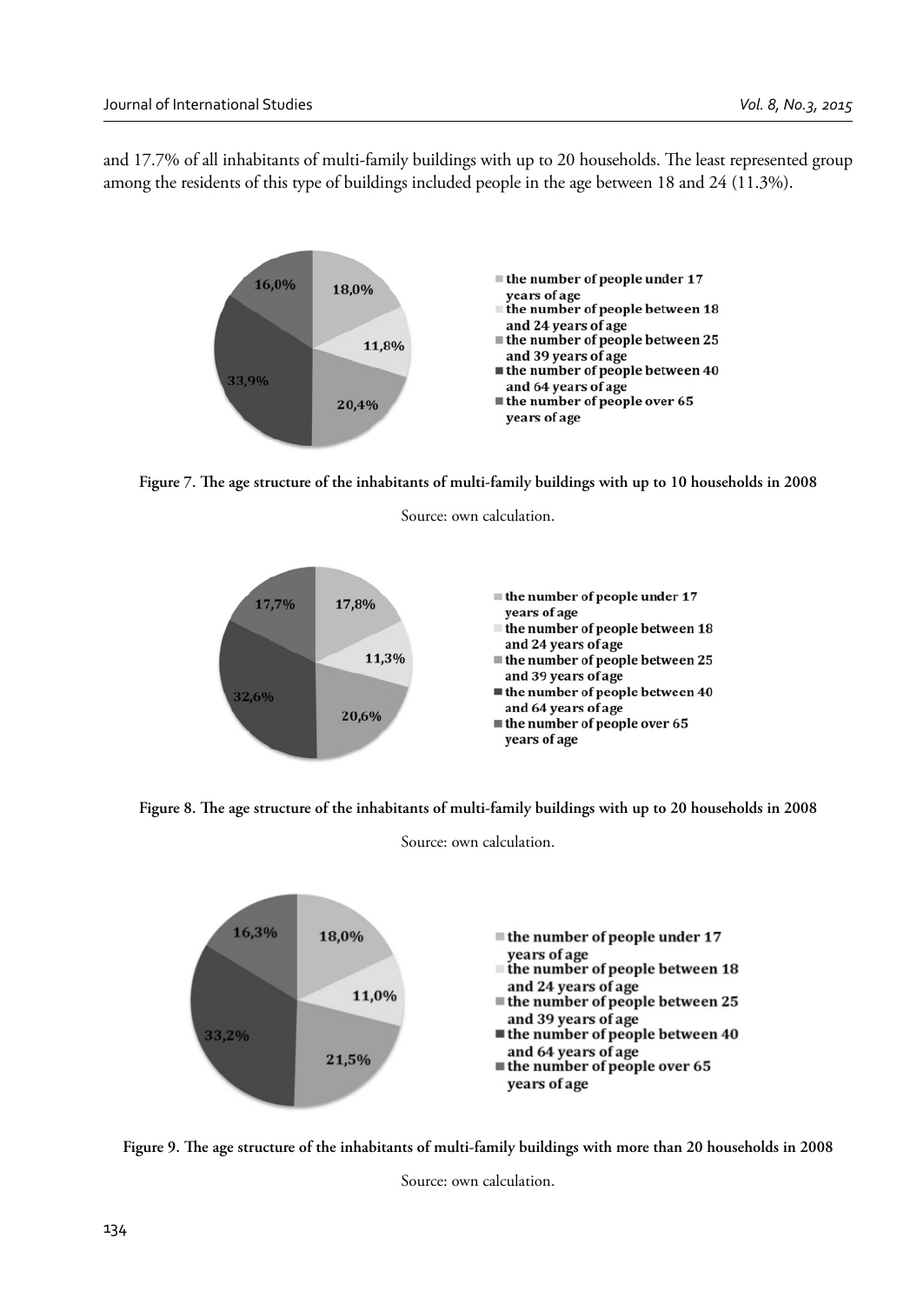Figure 9, presenting the age structure of people living in multi-family buildings with more than 20 households, shows that the distribution of dwellers is similar to that of the two previously discussed types of buildings. People in the age between 40 and 64 represented the most numerous group (33.2%) among the residents of multi-family buildings with more than 20 households. The second largest group, accounting for 21.5% of the total, included people in the age group of 25-39. People under 17 and those over 65 years of age represented, respectively, 18% and 16.3% of the total number of inhabitants of such buildings. He least numerous group included people between 18 and 24 years of age (11%).

As it was mentioned earlier, in 2008, the district of Śródmieście had 137,208 registered inhabitants, which accounted for 25% of all residents of Poznań. Moreover, in 2008, the study encompassed 4,744 buildings with 49,101 residential units (the ones with registered residents), accounting for almost 21% of all apartments constituting the housing stock of Poznań. The average number of people per one apartment in Śródmieście in 2008 was 2.79 persons, which means that an apartment in this area was inhabited by 0.44 person more than an average apartment in Poznań.

## **THE DEMOGRAPHIC STRUCTURE OF THE INHABITANTS OF ŚRÓDMIEŚCIE IN 2013**

In 2013, the study encompassed 109,423 inhabitants, which accounted for 20% of the total population of the city. The age structure of the residents of Śródmieście has been shown in Figure 10 below.



Figure 10. The age structure of the residents of Śródmieście in 2013 Source: compiled by the author.

As Figure 10 shows, people in the age from 40 to 64 represented the most numerous group (35.3%) among the inhabitants of Śródmieście in 2013. The second largest group (almost 25%) included people between 25 and 39 years of age. In 2013, people in the age under 17 and those over 65 years of age constituted groups of similar size, accounting for, respectively, 17.2% and 17.1% of the total. People in the age between 18 and 24 represented the least numerous group (6.1%).

Moreover, the age structure of the inhabitants of the district of Śródmieście shows that:

- population in the pre-productive age (0-17 years of age) accounted for 17.2% of all the inhabitants of Śródmieście
- population in the productive age  $(18 64)$  years of age) constituted the largest group, representing 65.7% of the total,
- people in the post-productive age (over 65 years of age) accounted for almost 17.1% of the population of Śródmieście.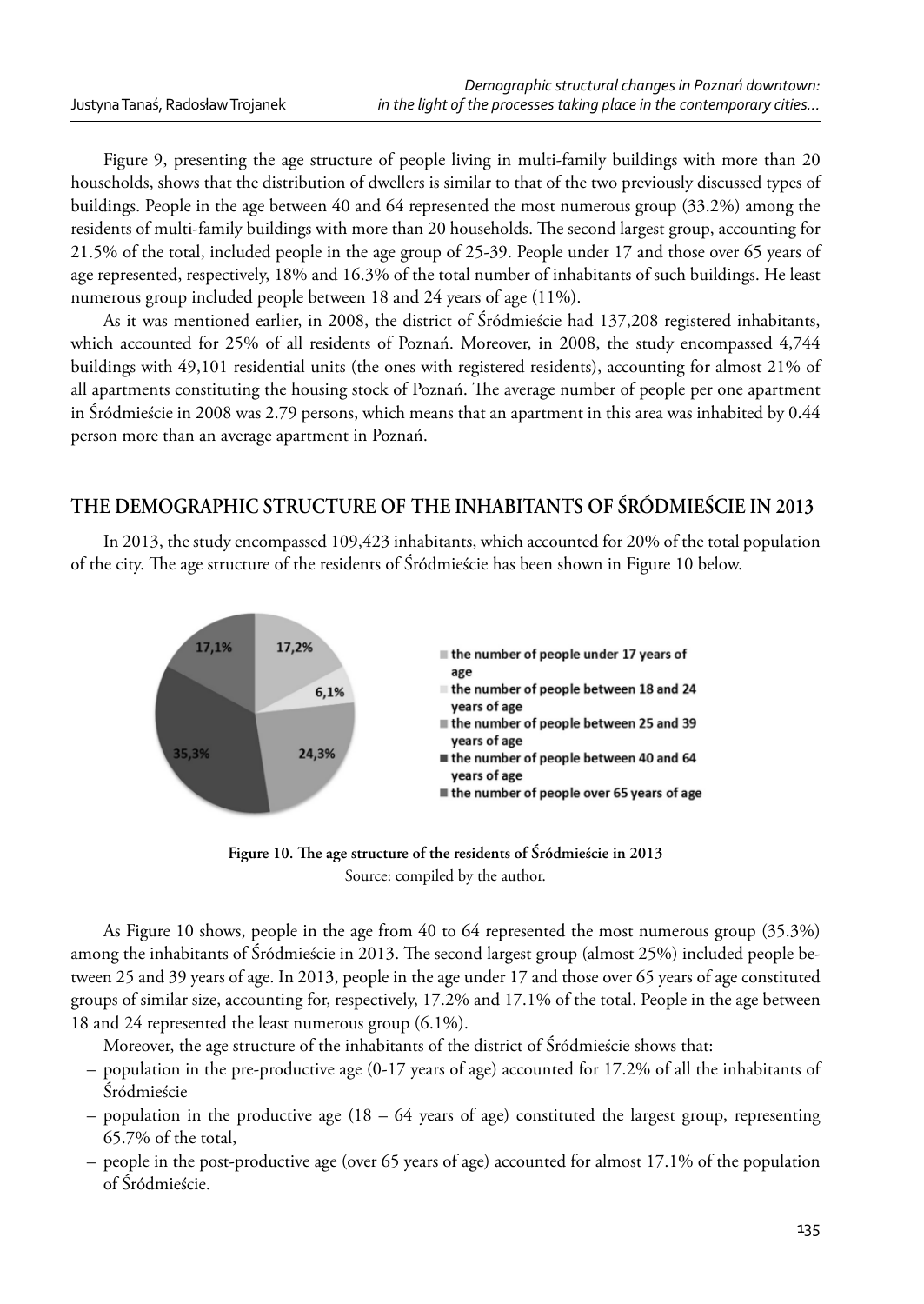This situation has been shown in Figure 11, presenting the distribution of particular age groups of the inhabitants of Śródmieście.



Figure 11. The distribution of age groups of the inhabitants of Śródmieście in 2013. Source: compiled by the author.

The next stage of the analysis allowed us to establish the structure of buildings located within the borders of Śródmieście. Figure 12 shows that the largest group of buildings, accounting for nearly a half of all buildings in the district of Śródmieście in 2013, included multi-family buildings with up to 10 households (50%). The second largest group included multi-family buildings with up to 20 households (23.9%), followed by single-family buildings (19.3%). Multi-family buildings with more than 20 households represented the smallest group (6%).



Figure 12. The structure of buildings located in Sródmieście in 2008 Source: compiled by the author.

The analysis of the structure of inhabitants registered in residential units in particular types of buildings shows that the number of people inhabiting (registered in) single-family buildings accounted for 3.6% of all people living in the district of Śródmieście in Poznań. 39% of the residents of Śródmieście inhabited multifamily buildings with up to 10 households, while 36.3% of the inhabitants of this district in 2013 were registered in buildings with up to 20 households. Multi-family buildings with more than 20 residential units were inhabited by almost 21% of the population of Śródmieście. The situation is shown in Figure 13 below.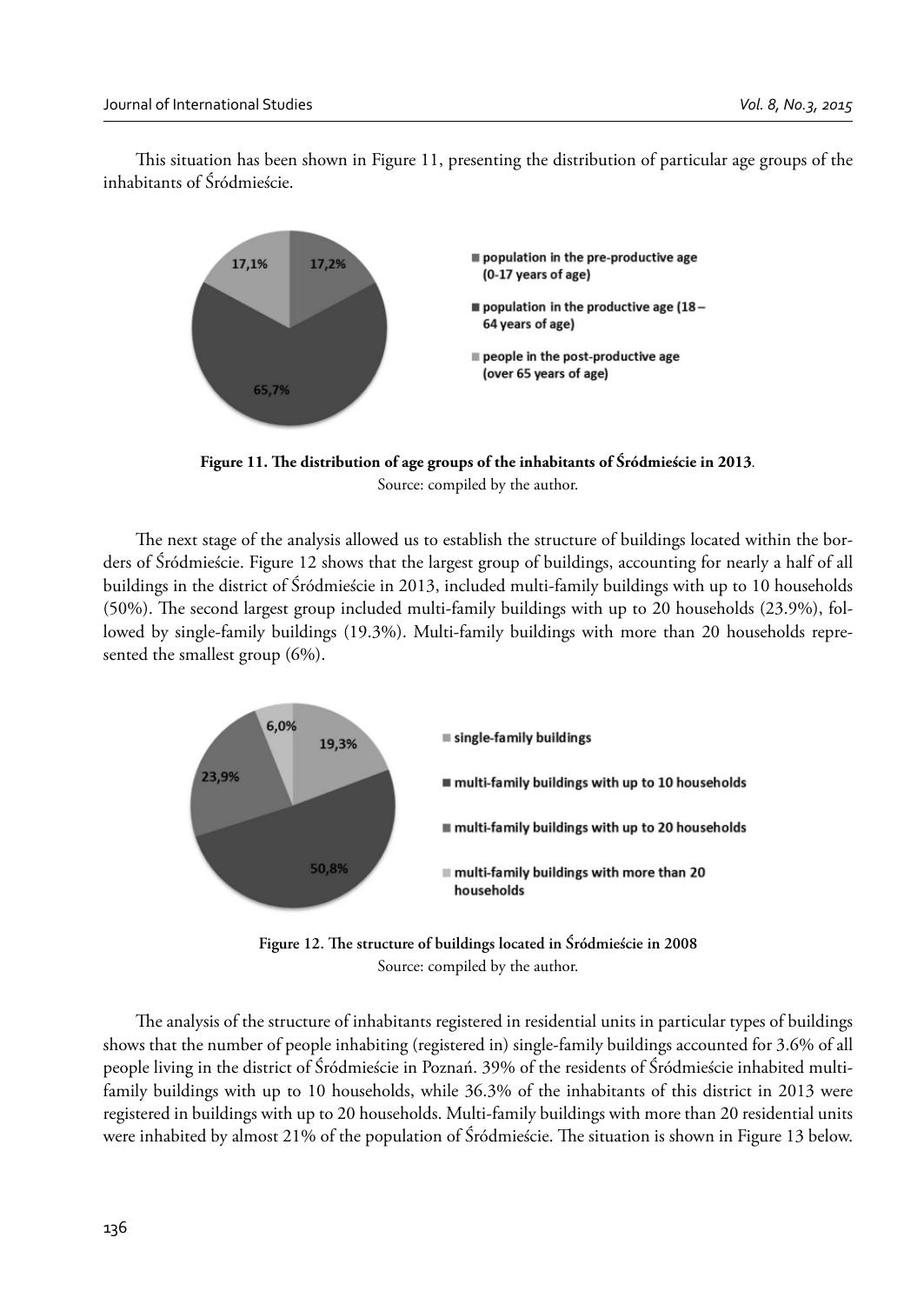

Figure 13. The percentage of population inhabiting particular types of buildings in 2013 Source: compiled by the author.

The analysis of the age structure of inhabitants registered in particular types of buildings shows that in 2013 people in the age group of 40-64 represented the most numerous group (38.4%) of residents of singlefamily houses. Other groups of inhabitants of this type of buildings in Śródmieście included people over 65  $(23.7%)$  and people between 25 and 39 years of age  $(20.3%)$ . The percentage of people under 17 years of age who inhabited single-family houses in 2008 was 13.1%, while in the case of inhabitants of between 18 and 24 years of age it was just below 5%. This situation is presented in Figure 14.



Figure 14. The age structure of the inhabitants of single-family buildings in 2013 Source: compiled by the author.

Figure 15 shows that among the inhabitants of multi-family buildings with up to 10 households, it was also people between 40 and 64 years of age that constituted the most numerous group (35%). People in the age of 25-39 represented the second largest group, accounting for nearly 25% of the total number of all residents. The next groups of inhabitants of multi-family buildings with up to 10 households included people under 17 (17.4%) and those over 65 years of age (16.2%). People in the age between 18 and 24 constituted the smallest group (6.2%) of the inhabitants of this type of buildings in 2013.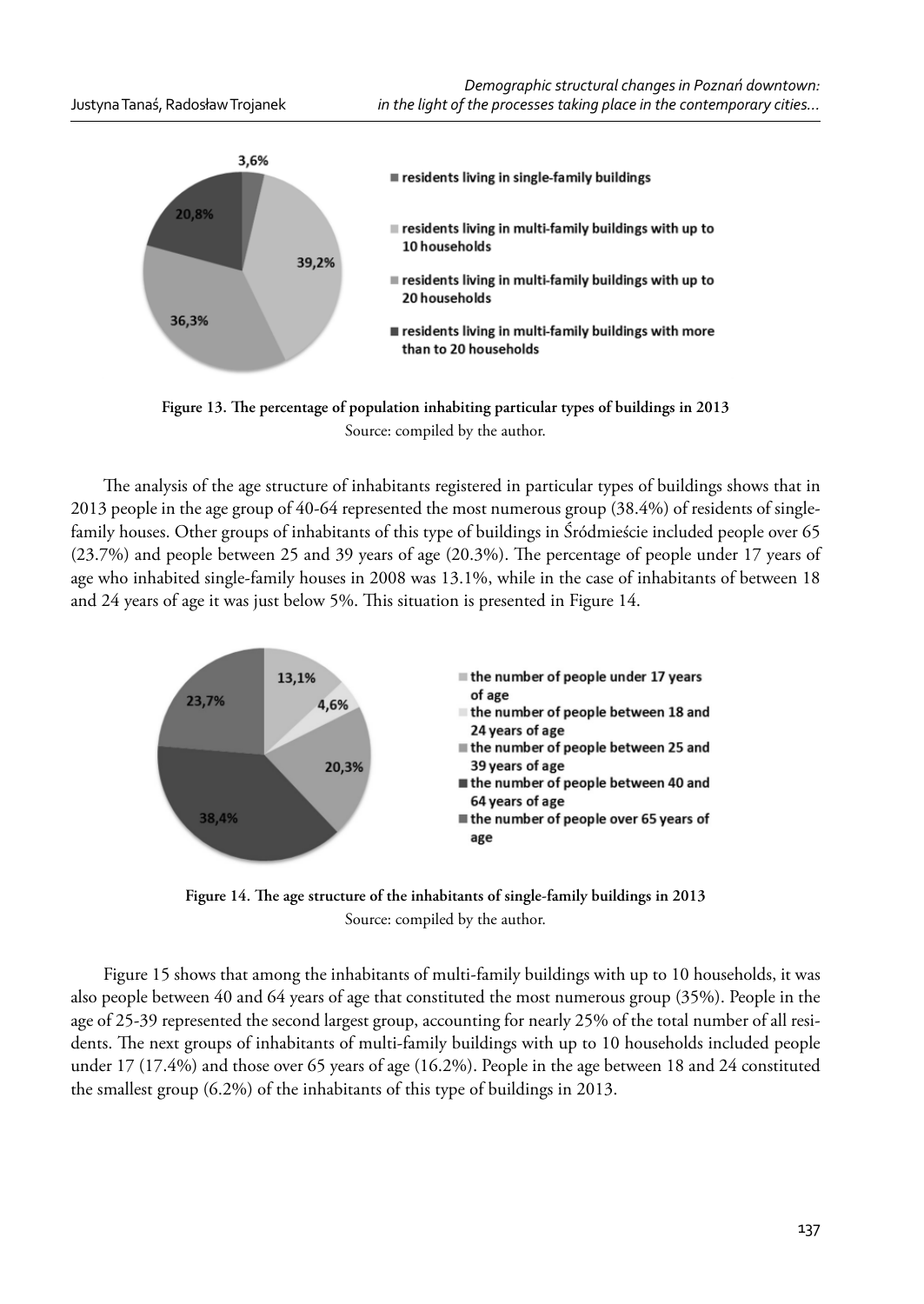

Figure 15. The age structure of the inhabitants of multi-family buildings with up to 10 households in 2013 Source: compiled by the author.



Figure 16. The age structure of the inhabitants of multi-family buildings with up to 20 households in 2013 Source: compiled by the author.

The analysis of the age structure of inhabitants registered in particular types of buildings also shows that 35% of the inhabitants of multi-family buildings with up to 20 households included people in the age group of 40 – 64. Just like it was in the case of multi-family buildings with up to 10 households, the second largest group of the residents of this type of buildings, representing almost 25% of the total, included people in the age between 25 and 39. People under 17 and those over 65 years of age represented, respectively, 17.3% and 16.7% of all inhabitants of multi-family buildings with up to 20 households. The least represented group among the residents of this type of buildings included people in the age between 18 and 24 (6.2%).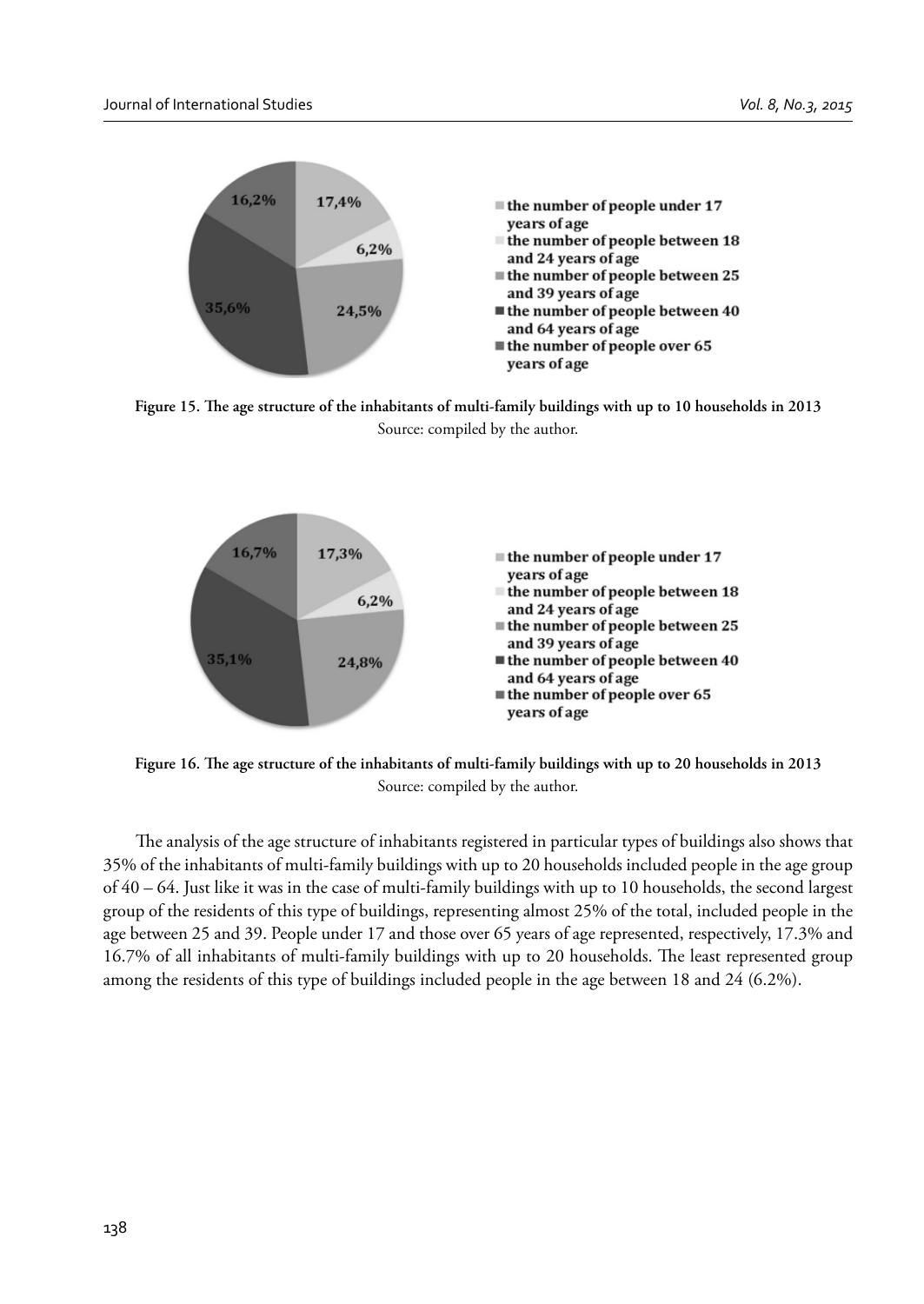

Figure 17. The age structure of the inhabitants of multi-family buildings with more than 20 households in 2013. Source: compiled by the author.

Figure 17, presenting the age structure of people living in multi-family buildings with more than 20 households shows that the distribution of dwellers is similar to that of the two previously discussed types of buildings. People in the age between 40 and 64 represented the most numerous group (34.4%) among the residents of multi-family buildings with more than 20 households. The second largest group, accounting for 23.8% of the total, included people in the age group of 25-39. People under 17 and those over 65 years of age represented, respectively, 17.4% and 18.5% of the total number of inhabitants of such buildings. He least numerous group included people between 18 and 24 years of age (5.9%).

As it was mentioned earlier, in 2013, Śródmieście had 109,423 registered inhabitants, which accounted for 20% of all residents of Poznań. Moreover, in 2013, the study encompassed 4,744 buildings with 42,396 residential units (the ones with registered residents), accounting for almost 17.5% of all apartments constituting the housing stock of Poznań. The average number of people per one apartment in Śródmieście in 2008 was 2.58 persons, which means that an apartment in this area was inhabited by 0.3 person more than an average apartment in Poznań.

### **CONCLUSION**

The aim of the paper was to identify changes in the number and age structure of the inhabitants of Poznań in the selected years (2008 and 2013) as well as changes in housing stock. In the light of the above (selected) data we may conclude that the percentage of the inhabitants of Śródmieście in the total number of residents of Poznań in the period from 2008 to 2013 decreased by 5.5%. Moreover, changes in the age structure are unfavorable (the highest drop in the number of citizens was seen in the age groups of 16-24 and 40-64, and among people in the pre-productive age).

What should be seen as positive phenomena are an increase in the number of people living in singlefamily houses, which undoubtedly reflects the improvement of living conditions, and a decrease in the number of inhabitants per one apartment.

Our study allows us to evaluate the ongoing changes, although, due to the limited scope of data, it should be treated as preliminary research of a general character. In order to provide full assessment of the processes under discussion, further thorough analyses are required.

The above deliberations are part of a discussion on the ongoing changes in the spatial distribution of functions in the city area. The shrinkage of cities is a problem which has determined the existence of a num